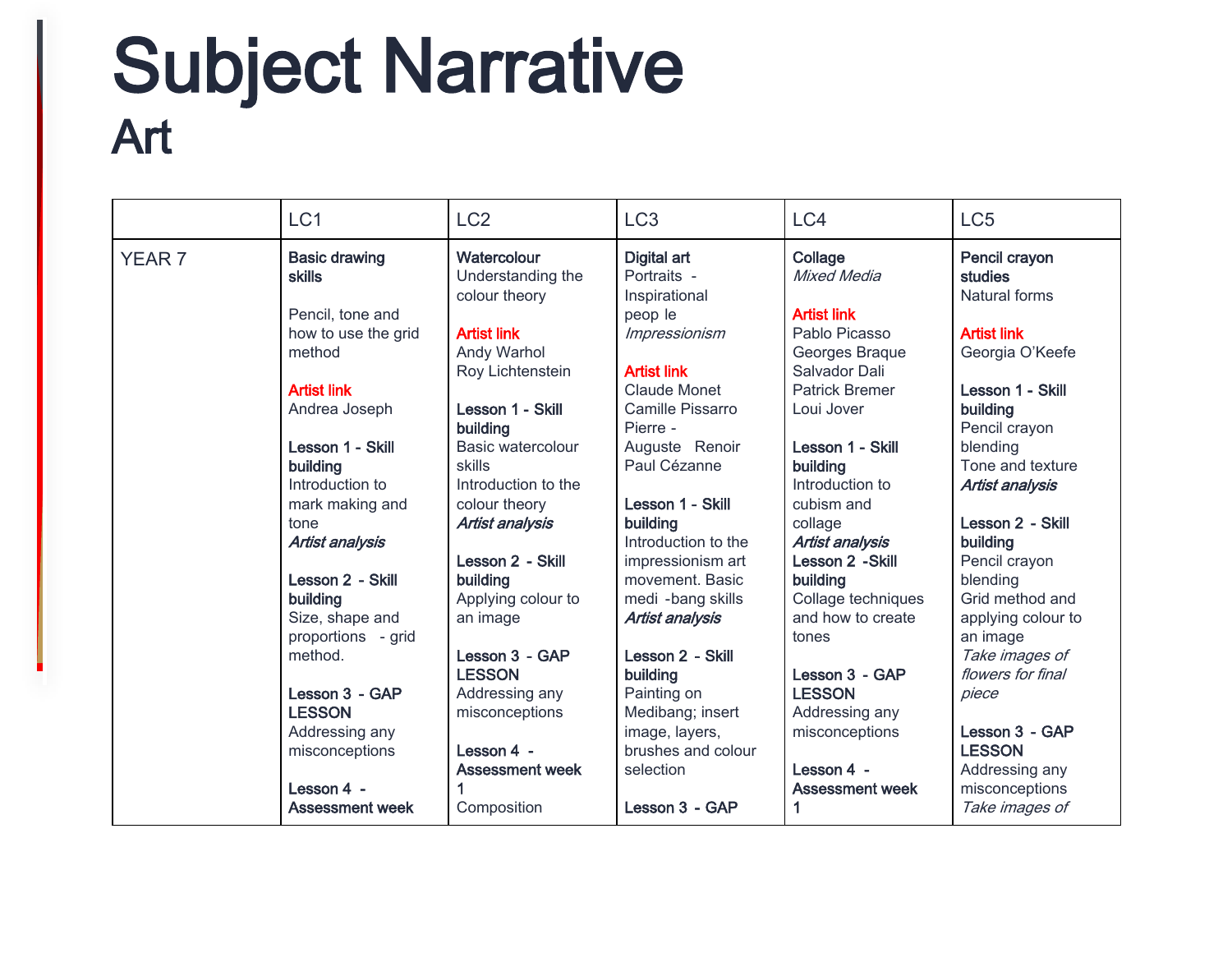| 1                          | creation                | <b>LESSON</b>                    | Drawing out final       | flowers for final                       |
|----------------------------|-------------------------|----------------------------------|-------------------------|-----------------------------------------|
| Use coordinates to         |                         | Addressing any                   | piece outline           | piece                                   |
| draw out final             | Lesson 5 -              | misconceptions                   | Lesson 5 -              |                                         |
| piece                      | <b>Assessment week</b>  |                                  | <b>Assessment week</b>  | Lesson 4 -                              |
|                            | $\overline{2}$          | Lesson 4 -                       | $\overline{2}$          | <b>Assessment week</b>                  |
| Lesson 5 -                 | Applying                | <b>Assessment week</b>           | Complete final          |                                         |
| <b>Assessment week</b>     | techniques to final     | 1                                | piece outline and       | Drawing out the                         |
| $\overline{2}$             | composition             | Applying                         | add areas of            | grid and basic                          |
| Use coordinates to         |                         | techniques to final              | collage                 | shapes of the                           |
| draw out final             | Lesson 6 -              | piece composition                | Lesson 6 -              | flower                                  |
| piece                      | <b>Assessment week</b>  |                                  | <b>Assessment week</b>  | Lesson 5 -                              |
|                            | 3                       | Lesson 5 -                       | 3                       | <b>Assessment week</b>                  |
| Lesson 6 -                 | Applying                | <b>Assessment week</b>           | Collage final piece     | $\overline{2}$                          |
| <b>Assessment w</b><br>eek | techniques to final     | $\overline{2}$                   |                         | Continue to draw                        |
| 3                          | composition -           |                                  | Lesson 7 -              | out the basic                           |
|                            |                         | Applying                         | <b>Assessment week</b>  |                                         |
| Mark making                | Introducing pencil      | techniques to final              | 4                       | shapes and begin<br>to introduce colour |
| application                | crayon                  | piece composition                |                         |                                         |
|                            |                         |                                  | Complete collage        |                                         |
| Lesson 7 -                 | Lesson 7 -              | Lesson 6 -                       | final piece             | Lesson 6 -                              |
| <b>Assessment week</b>     | <b>Assessment week</b>  | <b>Assessment week</b>           | <b>Final evaluation</b> | <b>Assessment week</b>                  |
| 4                          | 4                       | 3                                |                         | 3                                       |
|                            |                         |                                  |                         |                                         |
| Mark making and            | Applying                | Applying                         | <b>Assessment</b>       | Continue to add                         |
| personalisation            | techniques to final     | techniques to final              | Mixed media             | colour and                              |
| <b>Final evaluation</b>    | composition -           | piece composition                | collage A4              | introduce tone                          |
|                            | Introducing pencil      |                                  |                         |                                         |
| <b>Assessment</b>          | crayon                  | Lesson 7 -                       |                         | Lesson 7 -                              |
| Biro drawing using         | <b>Final evaluation</b> | <b>Assessment week</b>           |                         | <b>Assessment week</b>                  |
| the grid method.           |                         | 4                                |                         | 4                                       |
| Students will              | <b>Assessment</b>       | Applying                         |                         | Colour, details and                     |
| showcase a wide            | Watercolor              | techniques to final              |                         | tone application.                       |
| range of tones and         | painting                | piece composition                |                         |                                         |
| marks to create            |                         | <b>Final evaluation</b>          |                         | <b>Final evaluation</b>                 |
| form, shape and            |                         |                                  |                         |                                         |
| texture.                   |                         | <b>Assessment</b>                |                         | <b>Assessment</b>                       |
|                            |                         | Digital portrait on<br>Medi bang |                         | Pencil crayon<br>study in the style of  |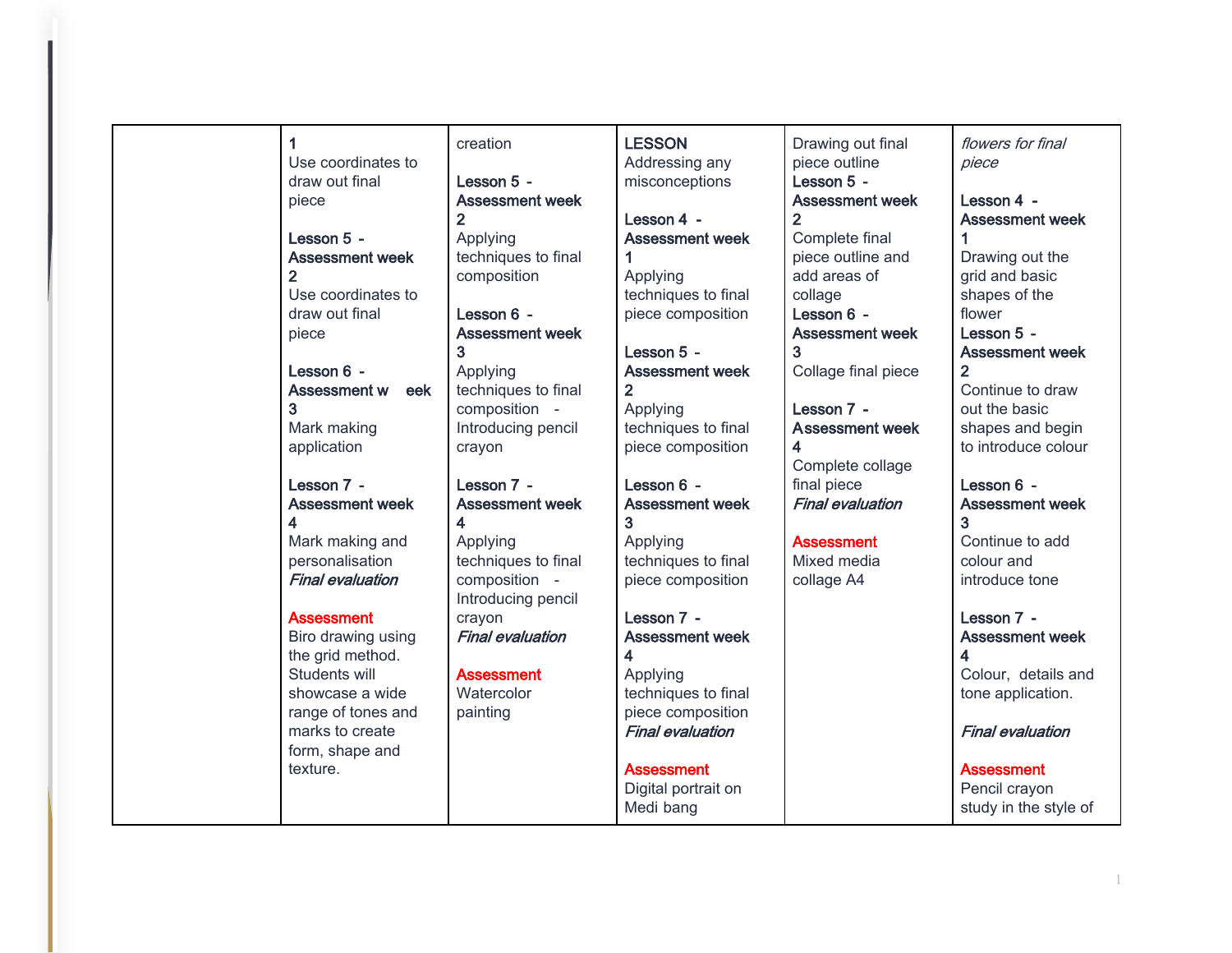|                   |                                                                                                                                                                                                                                                                                                                                                           |                                                                                                                                                                                                                                                |                                                                                                                                                                                                                                                        |                                                                                                                                                                                                                                                                                                                          | Georgia O'Keefe                                                                                                                                                                                                                                                                                                  |
|-------------------|-----------------------------------------------------------------------------------------------------------------------------------------------------------------------------------------------------------------------------------------------------------------------------------------------------------------------------------------------------------|------------------------------------------------------------------------------------------------------------------------------------------------------------------------------------------------------------------------------------------------|--------------------------------------------------------------------------------------------------------------------------------------------------------------------------------------------------------------------------------------------------------|--------------------------------------------------------------------------------------------------------------------------------------------------------------------------------------------------------------------------------------------------------------------------------------------------------------------------|------------------------------------------------------------------------------------------------------------------------------------------------------------------------------------------------------------------------------------------------------------------------------------------------------------------|
| YEAR <sub>8</sub> | One-point<br>perspective<br>Architecture<br><b>Mixed Media</b><br><b>Artist link</b><br><b>John Charles</b><br>Jane Adams<br><b>Karen Harkness</b><br>Lesson 1 - Skill<br>building<br>Introduction to<br>perspective; street<br>view drawing<br>Artist analysis<br>Lesson 2 - Skill<br>building<br>Introduction to<br>perspective; street<br>view drawing | Printmaking<br>Pattern<br>Art Nouveau<br>Lino, mono, poly,<br>etching.<br>Lesson 1 - Skill<br>building<br>Lino Print<br>Lesson 2 - Skill<br>building<br>Poly Print<br>Lesson 3 - Skill<br>building<br>Etching<br>Lesson 4<br>Assessment week 1 | Oil pastels<br><b>Fruit</b><br>Lesson 1 - Skill<br>building<br>Oil Pastel<br>techniques<br>Lesson 2 - Skill<br>building<br>Oil pastel<br>techniques -<br>applying to a<br>shape<br>Lesson 3 - GAP<br><b>LESSON</b><br>Addressing any<br>misconceptions | Pencil crayon<br><b>studies</b><br><b>Realism</b><br><b>Artist link</b><br>Sarah Graham<br>Joel Penkman<br>Lesson 1 - Skill<br>building<br>Introduction to<br>realism and pencil<br>crayon techniques<br><b>Artist analysis</b><br>Lesson 2 - Skill<br>building<br>Pencil crayon<br>techniques<br>(Blending and<br>tone) | Self portraits<br>Acrylic paint<br>Colour theory<br><b>Artist link</b><br><b>Francoise Nielly</b><br>Lesson 1 - Skill<br>building<br>How to blend and<br>mix acrylics<br>Lesson 2 - Skill<br>building<br>How to blend and<br>mix acrylics<br>Applying colours to<br>an image<br>Lesson 3 - GAP<br><b>LESSONS</b> |
|                   | Lesson 3 - GAP<br><b>LESSON</b><br>Addressing any<br>misconceptions<br>Lesson 4 - Final<br>piece assessment<br>week 1<br>Lesson 5 - Final<br>piece assessment                                                                                                                                                                                             | Lesson 5<br>Assessment week<br>2<br>Lesson 6<br>Assessment week<br>3<br>Lesson 7<br>Assessment week<br>$\overline{4}$                                                                                                                          | Lesson 4 - Final<br>piece assessment<br>week 1<br>Lesson 5 - Final<br>piece assessment<br>week 2<br>Lesson 6 - Final<br>piece assessment<br>week 3                                                                                                     | Lesson 3 - GAP<br><b>LESSON</b><br>Addressing any<br>misconceptions<br>Lesson 4<br><b>Assessment week</b><br>Drawing out basic<br>outline for final<br>piece<br>Lesson 5                                                                                                                                                 | Lesson 4<br><b>Assessment week</b><br>1<br>Lesson 5<br><b>Assessment week</b><br>$\overline{2}$<br>Lesson 6<br><b>Assessment week</b><br>3                                                                                                                                                                       |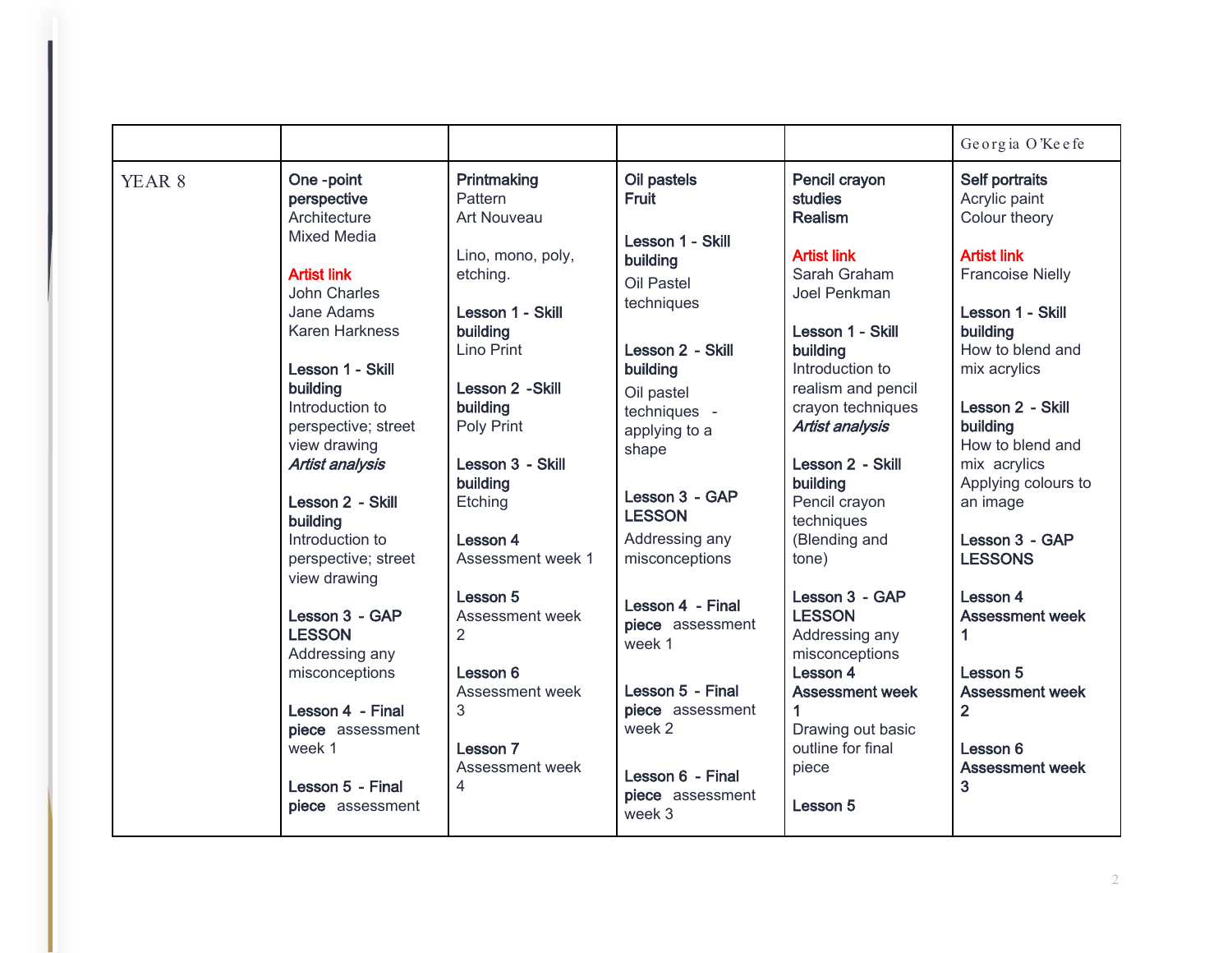|                   | week 2<br>Lesson 6 - Final<br>piece assessment<br>week 3<br>Lesson 7 - Final<br>piece assessment<br>week 4<br><b>Assessment</b><br>A4 Mixed media<br>architecture<br>drawing                         | <b>Assessment</b><br>A selection of<br>different printing<br>outcomes                                                                                                | Lesson 7 - Final<br>piece assessment<br>week 4<br><b>Assessment</b><br>A4 oil pastel study<br>of fruit                                                                                      | <b>Assessment week</b><br>$\overline{2}$<br>Begin to introduce<br>colour using pencil<br>crayons<br>Lesson 6<br><b>Assessment week</b><br>3<br>Developing colour<br>Lesson 7<br><b>Assessment week</b><br>4<br>Complete final<br>piece<br><b>Final evaluation</b><br><b>Assessment</b><br>Pencil crayon<br>study in the style of<br>Sarah Graham and<br>Joel Penkman | <b>Assessment</b><br>Self-portrait using<br>acrylics in the style<br>of Francoise Nielly                                                                  |
|-------------------|------------------------------------------------------------------------------------------------------------------------------------------------------------------------------------------------------|----------------------------------------------------------------------------------------------------------------------------------------------------------------------|---------------------------------------------------------------------------------------------------------------------------------------------------------------------------------------------|----------------------------------------------------------------------------------------------------------------------------------------------------------------------------------------------------------------------------------------------------------------------------------------------------------------------------------------------------------------------|-----------------------------------------------------------------------------------------------------------------------------------------------------------|
| YEAR <sub>9</sub> | <b>GCSE coursework</b><br>Project 1<br><b>Environments</b><br>Exploring the<br>theme<br>Artist research -<br><b>AO1</b><br>Students will be<br>introduced to a<br>range of artists<br>and skills and | <b>GCSE coursework</b><br>Project 1<br><b>Environments</b><br>Experimenting<br>with a range of<br>media - A02<br>Week 1<br>Experimenting<br>with a range of<br>media | <b>GCSE coursework</b><br>Project 1<br><b>Environments</b><br>Refining idea and<br>making it personal<br>$- A03$<br>Week 1<br>Developing and<br>refining ideas<br>Week 2<br>De veloping and | <b>GCSE coursework</b><br>Project 1<br><b>Environments</b><br>Working towards a<br>final response -A04<br>Week 1<br>Final response<br>Week 2<br>Final response                                                                                                                                                                                                       | <b>GCSE coursework</b><br>Project 2<br><b>Culture</b><br>Exploring the<br>theme<br>Artist research -<br><b>AO1</b><br>Week 1<br>Artist research<br>Week 2 |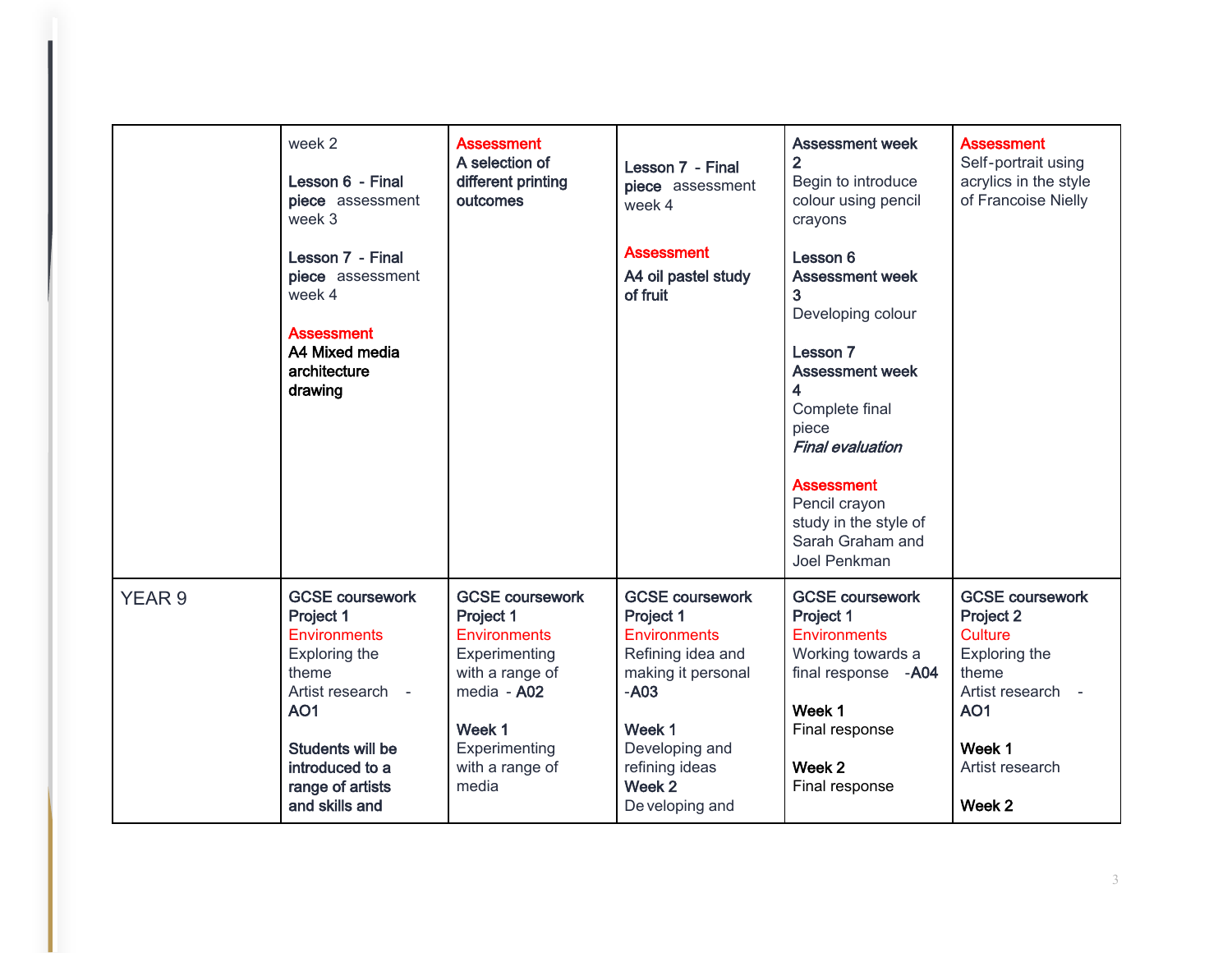#### techniques

Artist link Michael Landy Claude Monet

Week 1 Artist research

Week 2 Artist research Artist copy

Week 3 Artist research Artist copy

Week 4 Artist research Artist copy

Week 5 Artist research Artist copy

Week 6 Artist research **Experimenting** with a range of

techniques

Week 7 Artist research **Experimenting** with a range of techniques

Week 2 **Experimenting** with a range of media

Week 3 Experimenting with a range of media

Week 4 **Experimenting** with a range of media

Week 5 **Experimenting** with a range of media

Week 6 **Experimenting** with a range of media

Week 7 **Experimenting** with a range of media

refining ideas Week 3 Developing and refining ideas Week 4 Developing and refining ideas Week 5 Developing and refining ideas Week 6 Developing and refining ideas Week 7 Developing and

refining ideas

Week 3 Final response

Week 4 Final response

Week 5 Final response

Week 6 Final response

Week 7 Final response

Deadline for project 1

Artist research Artist copy

Week 3 Artist research Artist copy

Week 4 Artist research Artist copy

Week 5 Artist research **Experimenting** with a range of techniques

Week 6 Artist research **Experimenting** with a range of techniques

Week 7 Artist research **Experimenting** with a range of techniques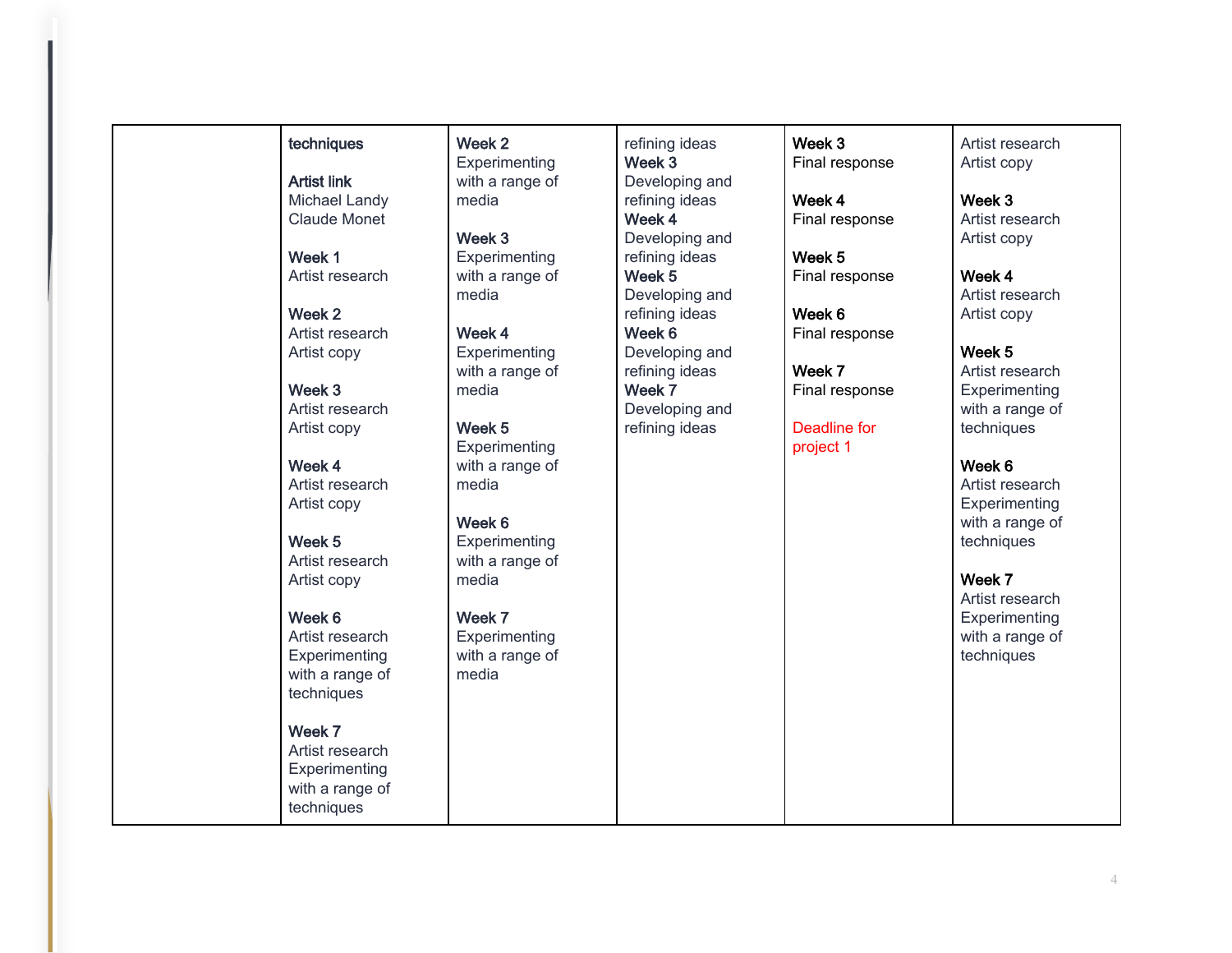| <b>YEAR 10</b> | <b>GCSE coursework</b><br>Project 2<br><b>Culture</b><br>Experimenting<br>with a range of<br>media - A02<br>Week 1<br>Experimenting<br>with a range of<br>media | <b>GCSE coursework</b><br>Project 2<br><b>Culture</b><br>Refining idea and<br>making it personal<br>$- A03$<br>Week 1<br>Developing and<br>refining ideas<br>Week 2<br>Developing and | <b>GCSE coursework</b><br>Project 2<br><b>Culture</b><br>Working towards a<br>final response - A04<br>Week 1<br>Final response<br>Week 2<br>Final response<br>Week 3<br>Final response | <b>GCSE coursework</b><br>Project 3<br>'Pitch your own<br>idea'<br>Exploring the<br>theme<br>Artist res earch -<br><b>AO1</b><br>Week 1<br>Artist research | <b>GCSE coursework</b><br>Project 3<br>'Pitch your own<br>idea'<br>Experimenting<br>with a range of<br>media - A02<br>Week 1<br>Experimenting<br>with a range of<br>media |
|----------------|-----------------------------------------------------------------------------------------------------------------------------------------------------------------|---------------------------------------------------------------------------------------------------------------------------------------------------------------------------------------|----------------------------------------------------------------------------------------------------------------------------------------------------------------------------------------|------------------------------------------------------------------------------------------------------------------------------------------------------------|---------------------------------------------------------------------------------------------------------------------------------------------------------------------------|
|                | Week 2<br>Experimenting<br>with a range of<br>media<br>Week 3                                                                                                   | refining ideas<br>Week 3<br>Developing and<br>refining ideas<br>Week 4<br>Developing and                                                                                              | Week 4<br>Final response<br>Week 5<br>Final response<br>Week 6<br>Final response                                                                                                       | Week 2<br>Artist research<br>Artist copy<br>Week 3<br>Artist research                                                                                      | Week 2<br>Experimenting<br>with a range of<br>media                                                                                                                       |
|                | Experimenting<br>with a range of<br>media<br>Week 4<br>Experimenting<br>with a range of                                                                         | refining ideas<br>Week <sub>5</sub><br>Developing and<br>refining ideas<br>Week 6<br>Developing and<br>refining ideas                                                                 | Week 7<br>Final response<br>Deadline for<br>project 2                                                                                                                                  | Artist copy<br>Week 4<br>Artist research<br>Artist copy<br>Week 5                                                                                          | Week 3<br>Experimenting<br>with a range of<br>media<br>Week 4<br>Experimenting                                                                                            |
|                | media<br>Week 5<br>Experimenting<br>with a range of<br>media<br>Week 6                                                                                          | Week 7<br>Developing and<br>refining ideas                                                                                                                                            |                                                                                                                                                                                        | Artist research<br>Experimenting<br>with a range of<br>techniques<br>Week 6<br>Artist research<br>Experimenting                                            | with a range of<br>media<br>Week 5<br>Experimenting<br>with a range of<br>media                                                                                           |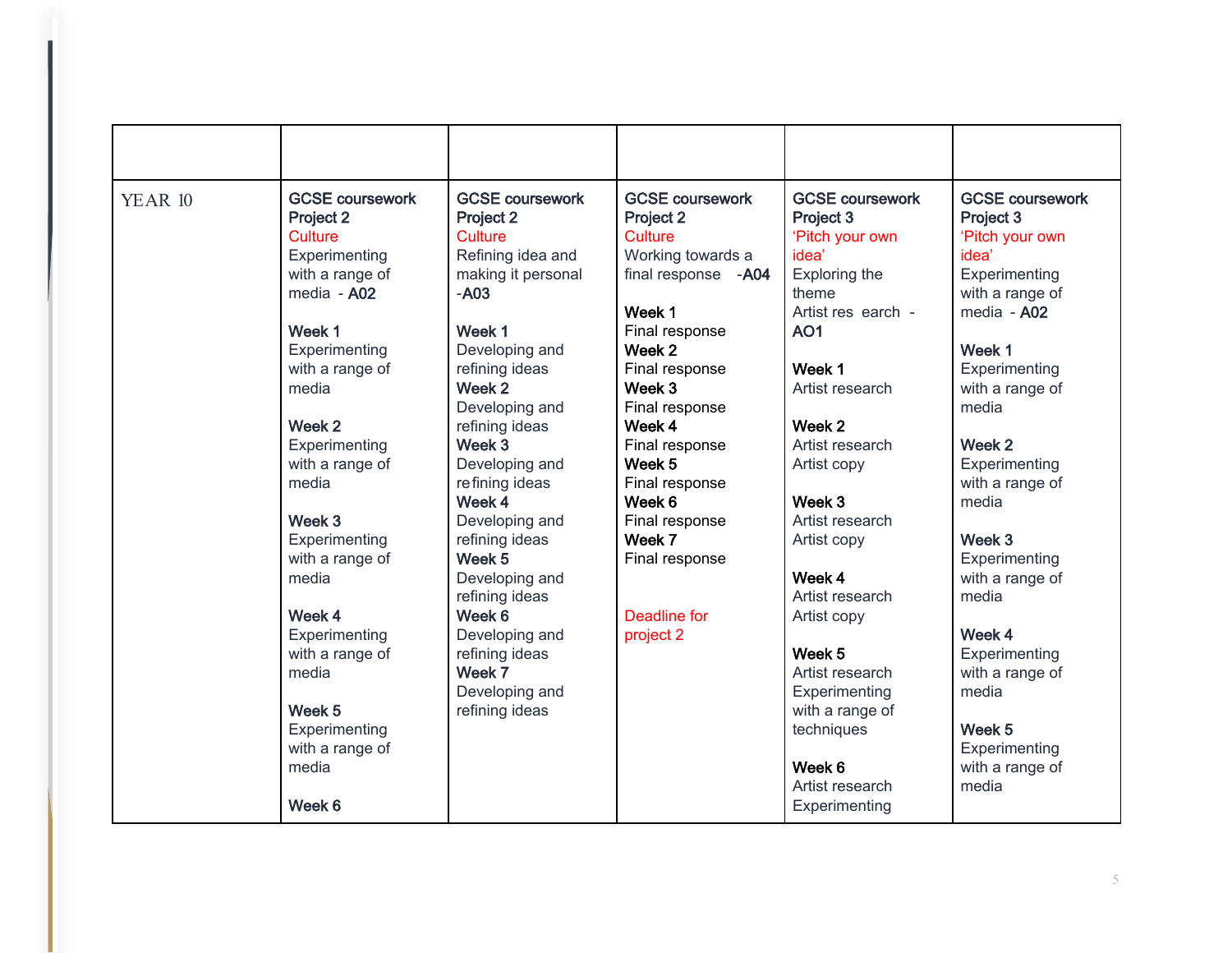|         | Experimenting<br>with a range of<br>media<br>Week 7<br>Experimenting<br>with a range of<br>media                                                                                                                                                                                                                                                                      |                                                                                                                                                                                                                                                                                     |                  | with a range of<br>techniques<br>Week 7<br>Artist research<br>Experimenting<br>with a range of<br>techniques | Week 6<br>Experimenting<br>with a range of<br>media<br>Week 7<br>Experimenting<br>with a range of<br>media |
|---------|-----------------------------------------------------------------------------------------------------------------------------------------------------------------------------------------------------------------------------------------------------------------------------------------------------------------------------------------------------------------------|-------------------------------------------------------------------------------------------------------------------------------------------------------------------------------------------------------------------------------------------------------------------------------------|------------------|--------------------------------------------------------------------------------------------------------------|------------------------------------------------------------------------------------------------------------|
| YEAR 11 | <b>GCSE coursework</b><br>Project 3<br>'Pitch your own<br>idea'<br>Refining idea and<br>making it personal<br>$- A03$<br>Week 1<br>Developing and<br>refining ideas<br>Week 2<br>Developing and<br>refining ideas<br>Week 3<br>Developing and<br>refining ideas<br>Week 4<br>Developing and<br>refining ideas<br>Week 5<br>Developing and<br>refining ideas<br>Week 6 | <b>GCSE coursework</b><br>Project 3<br>'Pitch your own<br>idea'<br>Working towards a<br>final response -A04<br>Week 1<br>Final response<br>Week 2<br>Final response<br>Week 3<br>Final response<br>Week 4<br>Final response<br>Week 5<br>Final response<br>Week 6<br>Final response | <b>Mock Exam</b> | <b>Mock Exam</b>                                                                                             | <b>Exam</b>                                                                                                |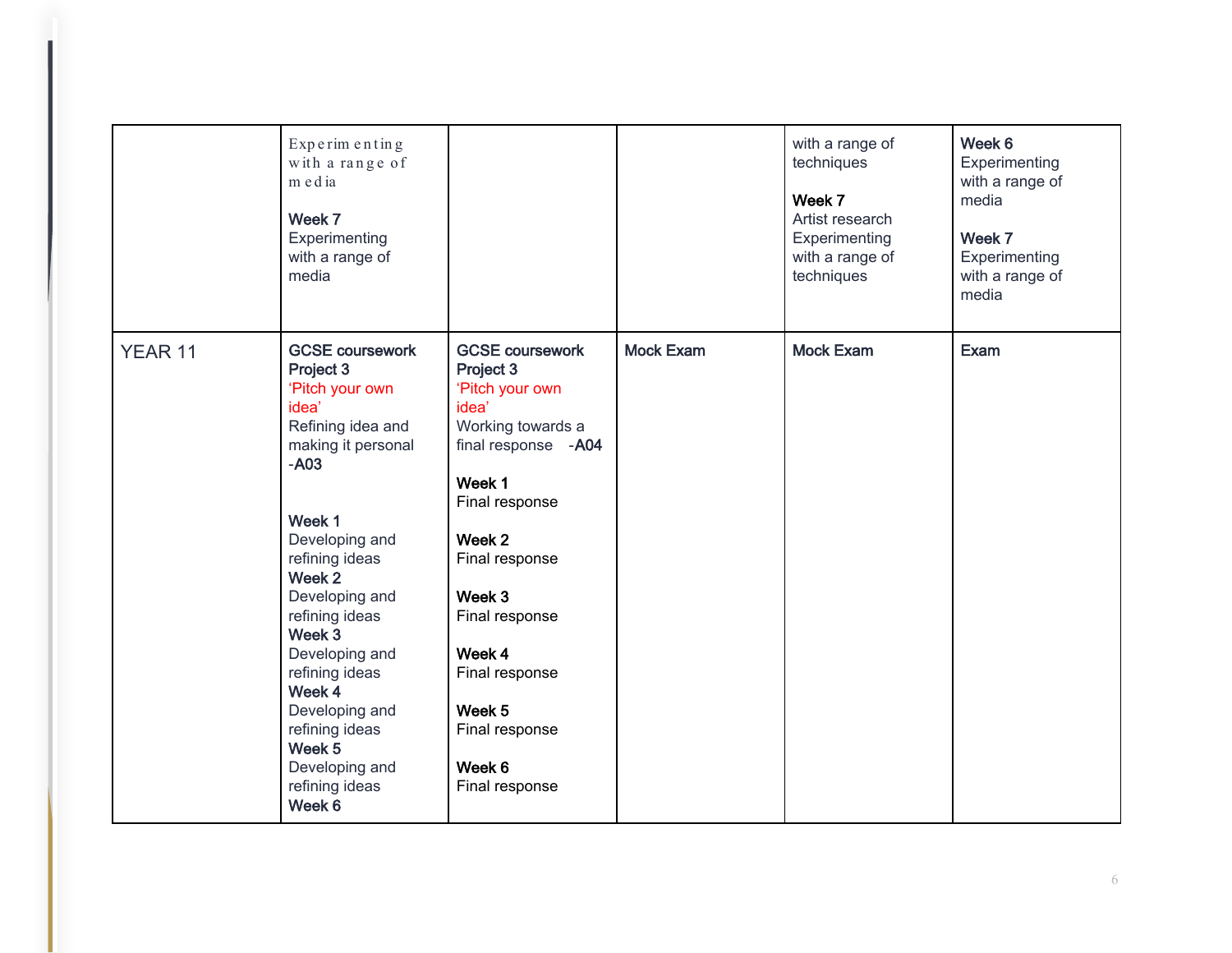| Developing and<br>re fin in g ideas<br>Week 7<br>Developing and<br>refining ideas | Week 7<br>Final response<br>All coursework<br>submitted |  |  |
|-----------------------------------------------------------------------------------|---------------------------------------------------------|--|--|
|                                                                                   |                                                         |  |  |
|                                                                                   |                                                         |  |  |

### AQA

60% Coursework

40% Final Exam

#### GCSE Assessment objectives

AO1: Develop ideas through investigations, demonstrating critical understanding of sources.

AO2: Refine work by exploring, selecting and experimenting with appropriate media, materials, techniques and processes.

AO3: Record id eas, observations and insights relevant to intentions as work progresses.

A04: Present a personal and meaningful response that realises intentions and demonstrates understanding of visual language.

GCSE marking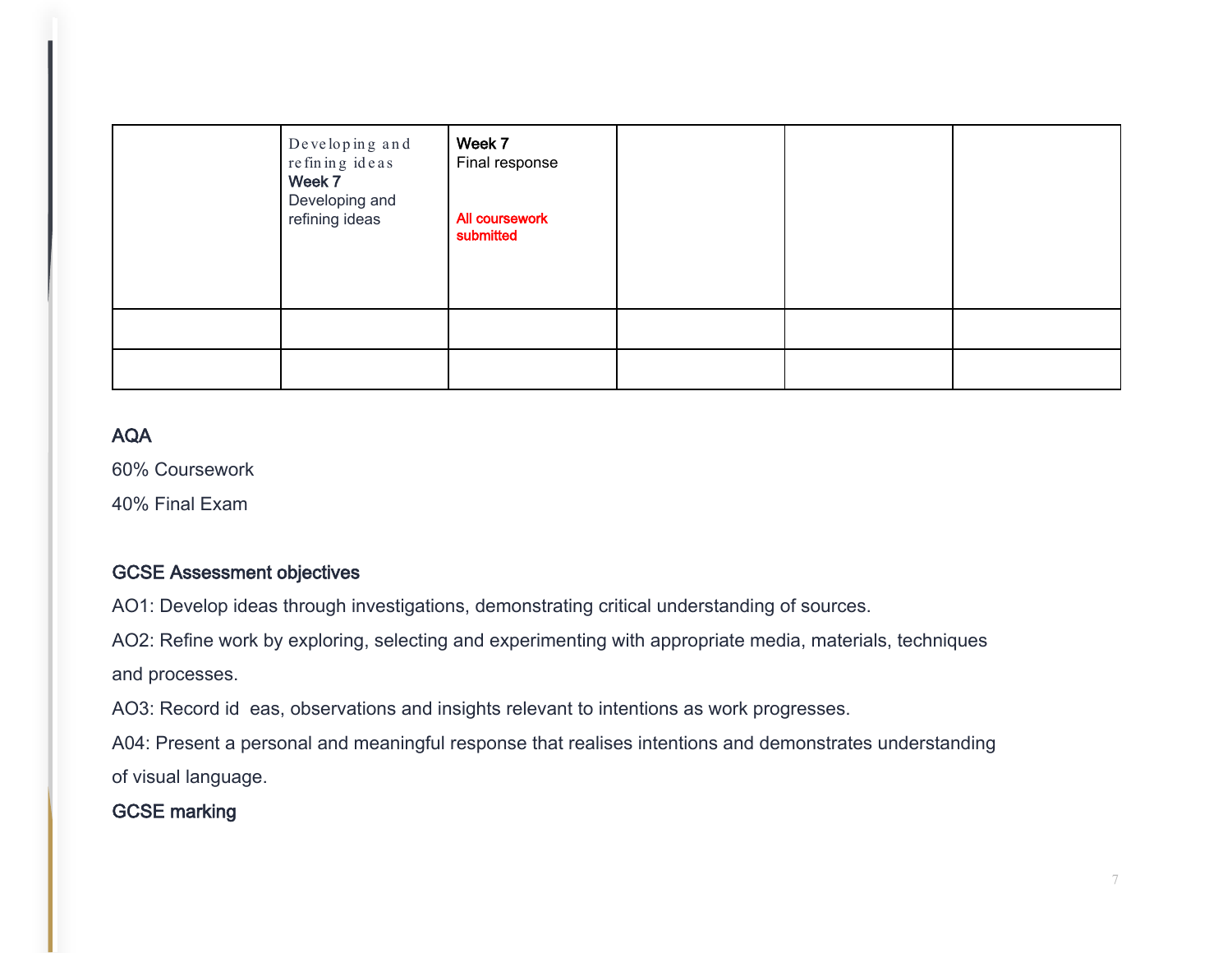Artwork will be m arked throughout the projects (Every 2 weeks)

Official deadlines:

Project 1- End of LC4 (Year 9)

Project 2- End of LC3 (Year 10)

Project 3- End of LC2 (Year 11)

## Art Core Year 9

| Year 9 | LC <sub>1</sub>                                                                                          | LC <sub>2</sub>                                                                                              | LC <sub>3</sub>                                             | LC4                                                                  | LC <sub>5</sub>                                             |
|--------|----------------------------------------------------------------------------------------------------------|--------------------------------------------------------------------------------------------------------------|-------------------------------------------------------------|----------------------------------------------------------------------|-------------------------------------------------------------|
|        | <b>Print making</b><br>Propaganda art<br>Pop art                                                         | Photography<br>Photoshop and<br>editing                                                                      | Fant asy/Futurism<br>Lesson 1<br>Skill building             | Culture<br>Watercolour and<br>acrylic                                | Digital art<br>Lesson 1<br>Skill building                   |
|        | Lesson 1<br>Introduction to<br>print making<br>Poly printing<br>experiments<br>Lesson 2<br>Poly printing | Lesson 1<br>Introduction to<br>photography<br>Lesson 2<br>Taking images<br>Lesson 3<br><b>Editing images</b> | Lesson 2<br>Skill building<br>Lesson 3<br><b>GAP LESSON</b> | Lesson 1<br>Skill building<br>Lesson 2<br>Skill building<br>Lesson 3 | Lesson 2<br>Skill building<br>Lesson 3<br><b>GAP LESSON</b> |
|        | experiments<br>Lesson 3<br><b>GAP WEEK</b><br>Poly printing<br>experiments                               | Lesson 4<br><b>GAP LESSON</b><br>Lesson 5<br>Assessment week 1                                               | Lesson 4<br>Assessment week 1<br>Lesson 5                   | <b>GAP LESSON</b><br>Lesson 4<br>Assessment week 1                   | Lesson 4<br>Assessment week 1<br>Lesson 5                   |